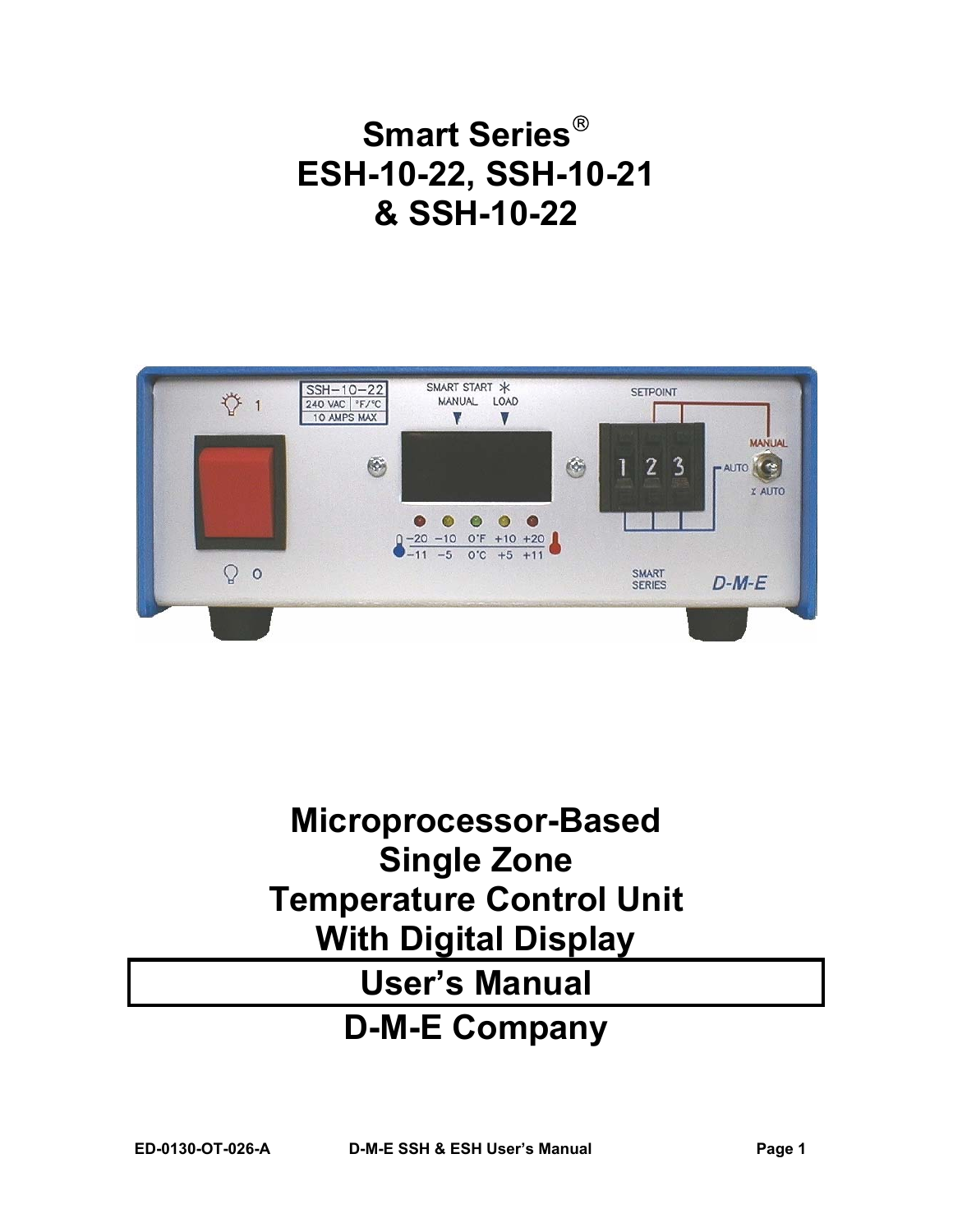Copyright D-M-E Company 2000. All rights reserved.

D-M-E Company products are covered by USA and foreign patents, trademarks and copyrights issued and pending. Information in this publication supersedes that in all previously published material. Specifications and any changes are reserved.

Printed in the United States of America

#### **D-M-E Company 29111 Stephenson Highway Madison Heights, MI 48071 USA**

D-M-E Company and D-M-E are registered trademarks of D-M-E Company.

## **WARRANTY**

D-M-E Company warrants that this product will be free from defects in materials and workmanship for a period of three (3) years from the date of shipment. If any such product proves defective during this warranty period, D-M-E Company, at its option, either will repair the defective product without charge for parts and labor, or will provide a replacement in exchange for the defective product.

This warranty shall not apply to any defect, failure or damage caused by improper use or improper or inadequate maintenance and care. D-M-E Company shall not be obligated to furnish service under this warranty a) to repair damage resulting from attempts by personnel other than D-M-E Company representatives to repair or service the product; b) to repair damage resulting from improper use or connection to incompatible equipment; or c) to service a product that has been modified or integrated with other products when the effect of such modification or integration increases the time or difficulty of servicing the product.

This warranty excludes replacement of fuses and damage to the unit from the use of improper styles of fuses. Use only ABC type replacement fuses. The maximum allowable fuse rating is 10 amps. Lower ratings may used for improved protection.

# **SAFETY**

D-M-E Company products have been designed to be safe and simple to operate. As with any electronic equipment, you must observe standard safety procedures to protect both yourself and the equipment.

#### **To Prevent Injuries:**

- To avoid electrical shock or fire hazard, do not apply voltage to a terminal that exceeds the range specified for that terminal.
- To avoid mechanical injury, electrical shock or fire hazard, do not operate this product with covers or panels removed.
- To avoid electrical shock or fire hazard, do not operate this product when wet.
- To avoid injury or fire hazard, do not operate this product in an explosive atmosphere.

#### **To Prevent Product Damage:**

• Do not operate this product from a power source that applies more than the voltage specified.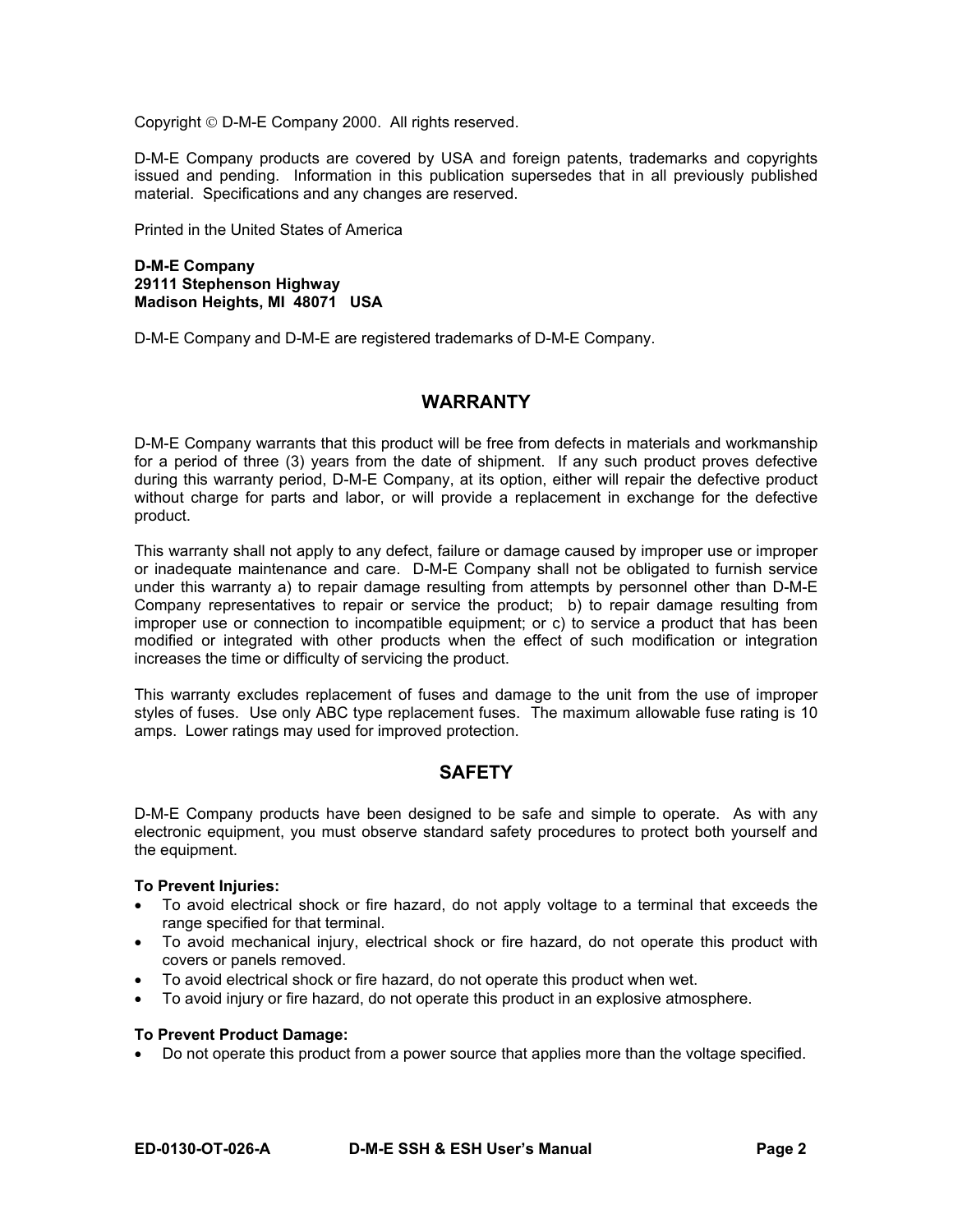# **D-M-E Standard Smart Series Microprocessor-Based Single Zone Temperature Control Unit With Digital Display ESH-10-22, SSH-10-21 & SSH-10-22**

#### **GENERAL DESCRIPTION**

The Smart Series® SSH & ESH units are user-friendly temperature controllers of world-class caliber.

The SSH & ESH are based on one of the most widely used controllers in the hot runner control industry.

It has a large process temperature display, and it incorporates a 3-digit pushwheel for entering process temperature setpoints.

The illuminated display shows process temperature in Auto, and Manual modes.

Diagnostic fault codes for open ("OPE"), reversed ("bAC"), or shorted ("SHO") thermocouples are displayed digitally. The units automatically inhibit output power to the heater load in Auto mode until such faults are corrected, unless the new "Automatic Bumpless Transfer" option is enabled.

The units LED display indicators (located at the top left of each digit) show the mode of operation. The power to heater "load" LED doubles as a Smart Start® indicator by blinking during Smart Start. Five separate color-coded LED's located under the display indicate temperature deviation and over/under temperature conditions at a glance.

#### **OPERATION**

**Auto Mode:** The microprocessor maintains temperature using a proprietary closed loop control method. The microprocessor anticipates the heater load microprocessor characteristics to make accurate adjustments and correct for errors.

"Fuzzy logic" is used to minimize overshoot of setpoint on start-ups, and to prevent over and undershoots when changing setpoints.

The SSH & ESH units can also display the average percent output power when running in Auto mode. ("% Auto" setting)

**Smart Start® :** Smart Start® is automatic on start-up in Auto mode if the process temperature is below 212°F (100°C), and provides a linear power output ramp to ensure safe heater dry out.

Smart Start® is completed after four minutes and thirty seconds has elapsed, or when process temperature exceeds the lesser of either the setpoint or 212°F (100°C) in Auto mode.

**Input Fault:** Thermocouple break protection, and reversed thermocouple protection, override Smart Start® when in Auto mode. (Output power is inhibited)

Shorted thermocouple protection, thermocouple break protection, and reversed thermocouple protection, inhibit output power in normal Auto mode operation.

If a thermocouple fault occurs when the "Automatic Bumpless Transfer" feature is ON (after operating at setpoint temperature for >10 Minutes), the unit will simulate manual mode using the average percent power learned during normal Auto operation.

**Manual Mode:** For no thermocouple, or a thermocouple failure, open loop percent output power is used.

In Manual mode, the microprocessor maintains a power level using an open loop power control method. This enables the user to continue production, and override thermocouple faults until the problem has been resolved. Manual mode overrides thermocouple break protection, shorted thermocouple protection, reversed thermocouple protection, and any other normal automatic modes.

#### **FEATURES**

- Fully self-tuning, fuzzy logic, microprocessor-based control.
- ◆ Selective Cycle<sup>®</sup> and Smart Start<sup>®</sup> to prolong heater life.
- Zero crossing triac triggering for minimum Radio Frequency Interference. (RFI)
- Process temperature display operational even in Manual mode as long as the thermocouple (T/C) is intact.
- Automatic T/C fault protection and cold junction compensation.
- High impedance potentiometric input allows for long distance T/C wiring.
- 100% solid-state circuitry, no mechanical relays.
- Completely self contained, no external output devices or power supplies required.
- Fast acting heater load fuses are provided on both sides of the AC line.
- Electrically isolated, and grounded front panel for operator safety.
- °F/°C configurable.
- J-type, or K-type thermocouple configurable.
- New Lights Out feature can be enabled to shut off the digital LED display during stable Auto control.
- Adjustable response time to shorted thermocouple faults.

**NOTE:** The SSH and the ESH units have a few functional differences.

- The ESH connector on the back panel is wired differently from the SSH. (See "Wiring The Load" on page 7)
- The ESH operates in degrees Celsius and the SSH operates in degrees Fahrenheit, however either unit can be re-configured to the other mode of operation. (See "Temperature Mode" on page 6)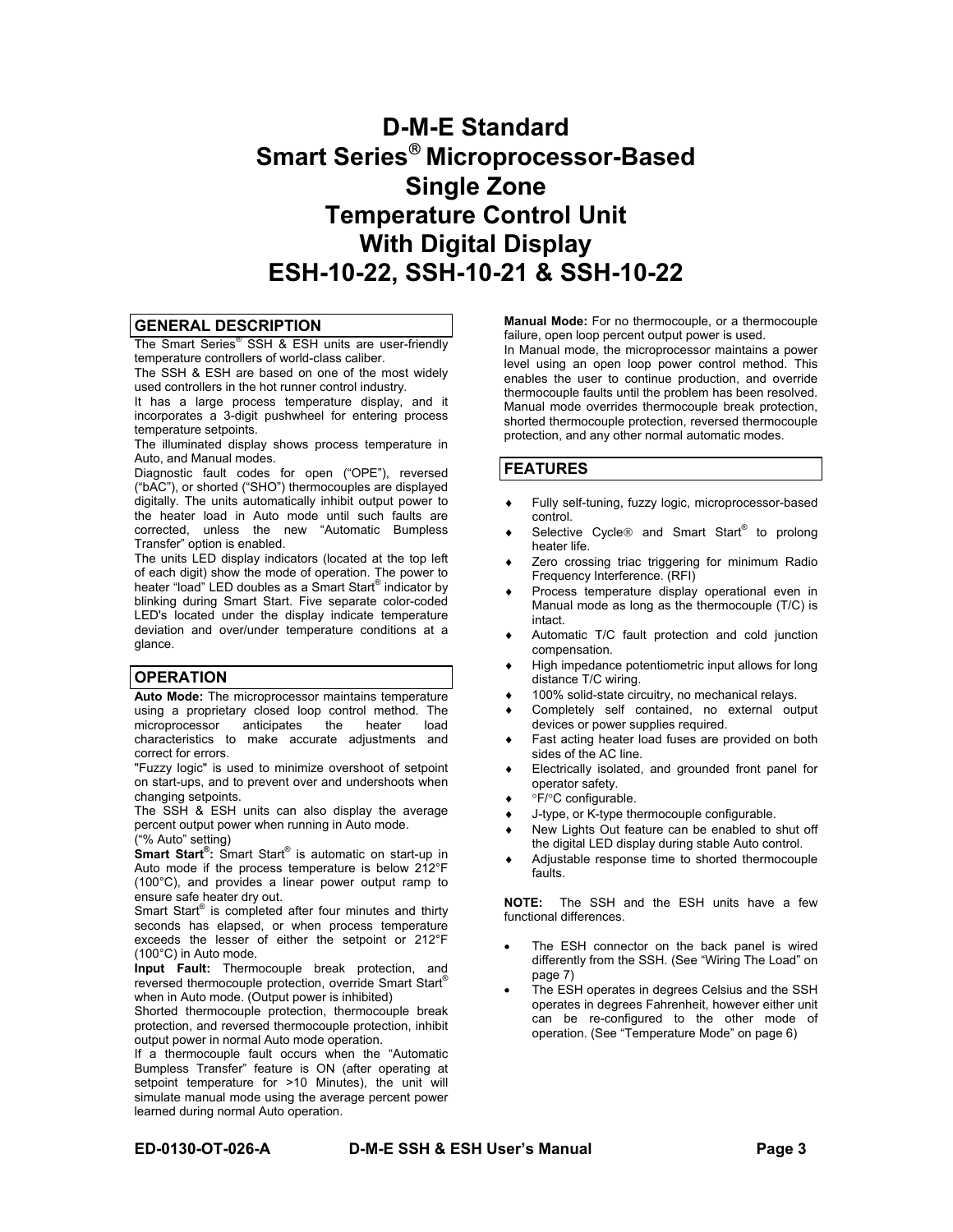



#### **PERFORMANCE SPECIFICATIONS**

**Auto and Manual Control Modes:** Selective Cycle: high speed time proportioning.

**Temperature Range:** Ambient to 999°F (537°C) with Jtype, and K-type thermocouples.

**Control Accuracy:** +/-1°F (0.5°C), dependent on the total thermal system.

**Temperature Stability:** +/-0.5% of full scale over the ambient range of 32 to 120°F. (0 to 50°C)

**Calibration Accuracy:** Better than 0.2% of full scale. **Power Response Time:** Less than 0.13 seconds.

**Reset:** Automatically corrects reset to no more than +/-1°F (1°C) at all settings.

**Manual Control:** Adjustable from 0-99%. Maintains output power to within 1% of setting.

**Diagnostics Indicators:** LED's and 3-digit, 7-segment display.

**Smart Start® (SS):** Linear power output ramp from an initial temperature (< 212°F in Auto mode) to ensure safe heater dry out.

**SS Duration:** 4-1/2 minutes.

**SS Override Temperature:** 212°F (100°C) Auto mode only.

#### **Operational Mode Priority:**

- Smart Start precedes Auto mode if process temperature is < 212°F.
- Thermocouple (T/C) break, or reversed T/C overrides Auto mode Smart Start, and normal Auto mode.
- Shorted T/C overrides normal Auto mode.
- Manual mode overrides T/C break, T/C open, and reversed T/C.
- The output is inhibited during all T/C fault conditions in Auto mode unless Automatic Bumpless Transfer is enabled.

#### **DIAGNOSTICS AND OTHER DISPLAY CODES (See figure 1)**

The  $SSH^{\circledast}$  & ESH diagnostics automatically alert the user to a fault condition.

• Shorted thermocouple indicated by flashing *SHO*.

◊ **Troubleshooting-**Check for damage to the thermocouple lead wire. Also check for bare, twisted or pinched leads, open load fuse (F1, F2), or excessive<br>distance between the heater and

between

• Open thermocouple indicated by flashing *OPE*.

◊ **Troubleshooting-**Check the thermocouple connections and wires for broken leads, check for damage to the sensor, or check for open fusible link resistor (R9, see figure 8)

• Reversed thermocouple indicated by flashing *bAC*. ◊ **Troubleshooting-**

Check thermocouple wiring for reversed leads.

- Over/Under temperature. The red deviation LED on the left, flashes when the process temperature is below setpoint by 40°F or more. The red deviation LED on the right flashes when the process is above setpoint by 40°F or more.
	- **Troubleshooting-**
		- Under temperature;

Open heater, low line voltage, t/c problem,

- Open load fuse (F1,F2).
- Over temperature;
- Output failure, shorted triac, interacting zones, Heater shorted to ground.
- A flashing *Loc* is an indication that the Smart Start Override option is ON, and that the unit is in Smart Start. The Auto/Manual and Setpoint controls will be "locked out" while this mode is active.
- A flashing *Loc Err* is an indication someone has changed the front panel settings prior to the completion of Smart Start when the Smart Start Override Disable option is ON. The Auto/Manual and Setpoint controls will be "locked out" when the *Loc Err* diagnostic is active.

#### **Troubleshooting-**

If the unit is operating in Auto mode with a process temperature above 212°F (100°C), turn the unit off, and change the settings back to their initial positions, then turn the unit back on. The unit will resume controlling to the entered setpoint.

If the process temperature is below 212°F, (100°C) the unit will restart the Smart Start process.

If the unit is operating in Manual mode, turn the unit off, and change the settings back to their initial positions, then turn the unit back on. The unit will restart the Smart Start process.

thermocouple.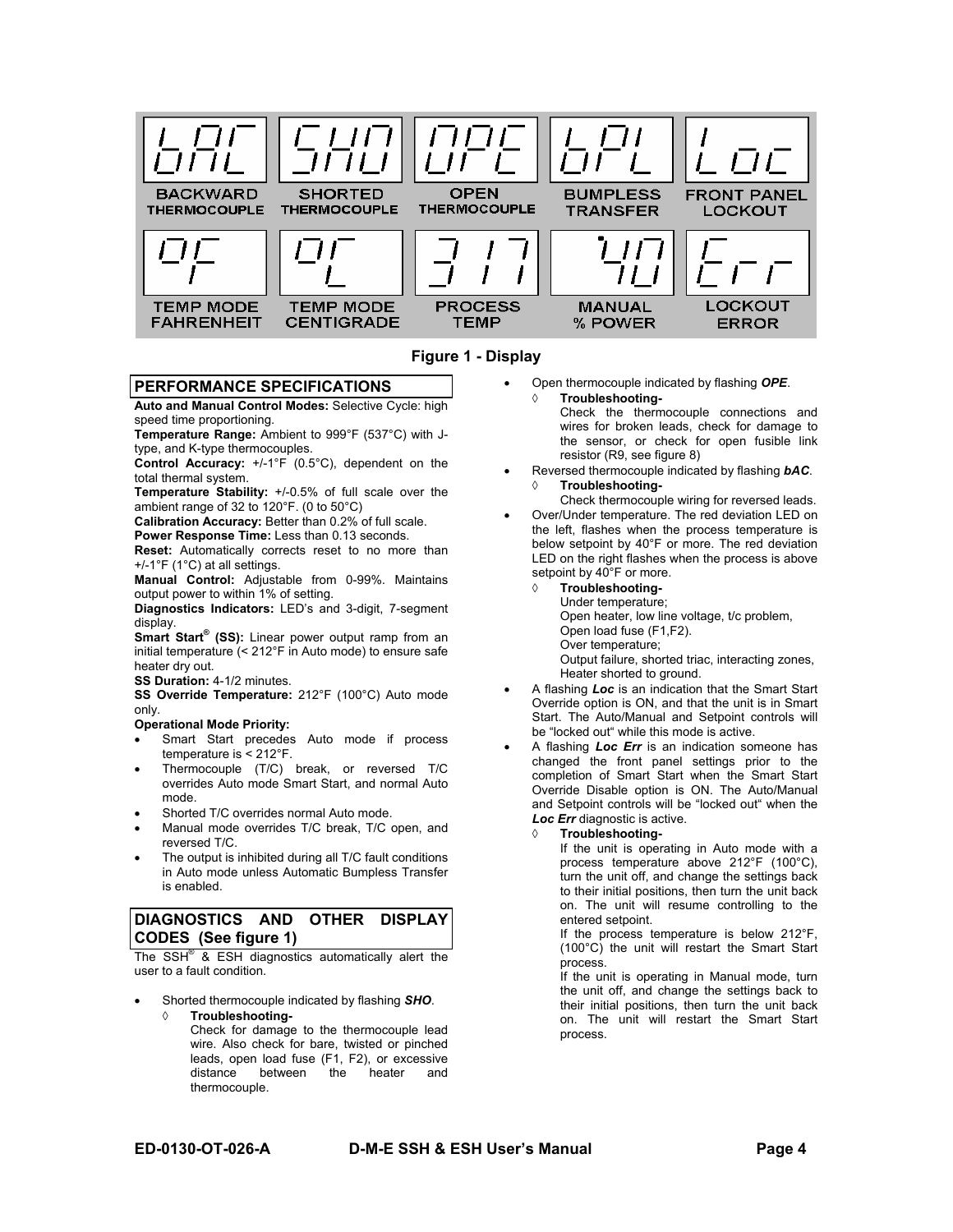- A flashing *bPL* is an indication that the Automatic Bumpless Transfer option is ON, the thermocouple has failed, and the unit has invoked an Automatic Bumpless Transfer.
	- ◊ **Troubleshooting-**Either shut down and repair the broken thermocouple, or: Press the AUTO% switch to display and record the average percent power value being output. Then place the unit in Manual mode, and enter the percent power previously recorded.

#### **INPUT SPECIFICATIONS**

**Thermocouple (T/C) Sensor:** Type "J" (default) or Type "K" (optional), grounded or ungrounded.<br> **External T/C Resistance:** High

**Resistance:** High impedance potentiometric input allows long distance T/C wiring. **T/C Isolation:** Isolated by control circuit power supply.

**Cold Junction Compensation:** Automatic, better than 0.02°F/°F. (0.01°C/°C)

**Open T/C Protection:** Automatically inhibits power to heater in Auto mode.

(Unless Automatic Bumpless Transfer is enabled)

**Reversed T/C Protection:** Automatically inhibits power to heater in Auto mode.

(Unless Automatic Bumpless Transfer is enabled)

**Shorted T/C Protection:** Automatically inhibits power to heater in Auto mode.

(Unless Automatic Bumpless Transfer is enabled) **Input Type:** Potentiometric

**Input Impedance:** 20 Meg ohms.

**Input Protection:** Diode clamp, RC filter, and fusible link resistor R9. (see figure 8)

**Input Amplifier Stability:** 0.02°F/°F (0.01°C/°C)

**Input Dynamic Range:** 1000°F (550°C) with J-type, 1000°F (550°C) with K-type.

**Common Mode Rejection Ratio:** Greater than 100 db. **Power Supply Rejection Ratio:** Greater than 90 db.

#### **OUTPUT SPECIFICATIONS**

**Voltage/Power Capability: 10 AMP:** Power capacity SSH-10-22: 2400 watts @240 VAC SSH-10-21: 1200 watts @120 VAC ESH-10-22: 2400 watts @240 VAC **Output Drive:** Internal solid-state triac, triggered by AC zero crossing pulses.

#### **Overload Protection:**

**10 AMP:** Fuses are provided on both sides of AC line. **Transient Protection:** dv/dt and transient pulse suppression included.

**Power Line Isolation:** Optically, and transformer isolated from AC lines. Isolation voltage is greater than 2500 volts.

#### **ELECTRICAL POWER SPECIFICATIONS**

**Supply Voltage:** 240 or 120 VAC +10% -20%

**Frequency:** 50/60 Hz

**DC Power Supplies:** Internally generated, regulated and compensated.

**Unit power usage:** Less than 5 watts, excluding load. **Dimensions:**

**10 AMP:** 7.2"W x 2.7"H x 8.6"D (18.29 x 6.86 x 21.84cm) **NOTE:** Use SSH-10-21 for 120 VAC operation. Use SSH-10-22 or ESH-10-22 for 240 VAC operation.

**FUSE REQUIREMENTS:** (2) ABC-10 fuses, F1 & F2 (Note: (2) spare fuses included with unit).

(1) 160 mA sub-miniature fuse. (F3) (see figure 8)



**1. DIGITAL LED MULTI-FUNCTION DISPLAY & DISPLAY MODE INDICATORS:** Indicators are located in the display at the top left of each digit. Three 7 segment, (0*.*56-inch tall) digital displays indicate process temperature, % power output, operational modes, and advanced diagnostic codes.

**Load Indicator:** LED in display window illuminates when power is being supplied to the heater.

(also blinks during Smart Start® ). **Manual Control Indicator:** LED in display window illuminates when in Manual mode.

(also blinks after an Automatic Bumpless Transfer)



**Figure 2 - Pushwheel & Auto / Manual Switch**

**Shorted Thermocouple (T/C) Indicator:** Digital display alternates "SHO" with process temperature.

**Open T/C Indicator:** Digital display alternates "OPE" with process temperature. (typically "999")

**Reversed (Backward) T/C Indicator:** Digital display alternates "bAC" with process temperature.

**Degrees F/C Indication:** At power up, the unit will display "°F" or "°C" for three seconds, depending on the position of function enable switch SW2-6.

**Bumpless Transfer Indication:** If a thermocouple fault occurs with the Automatic Bumpless Transfer feature enabled, (SW2-3 switched ON) the unit will display "bPL" alternating with the process temperature, and the appropriate thermocouple fault code.

("SHO", bAC", or "OPE")

**Smart Start Override Disable:** Digital display alternates "Loc" with process temperature during Smart Start if SW2-1 is ON.

The display will alternate "Loc" "Err" with process temperature after the completion of Smart Start, if the front panel settings were changed during Smart Start.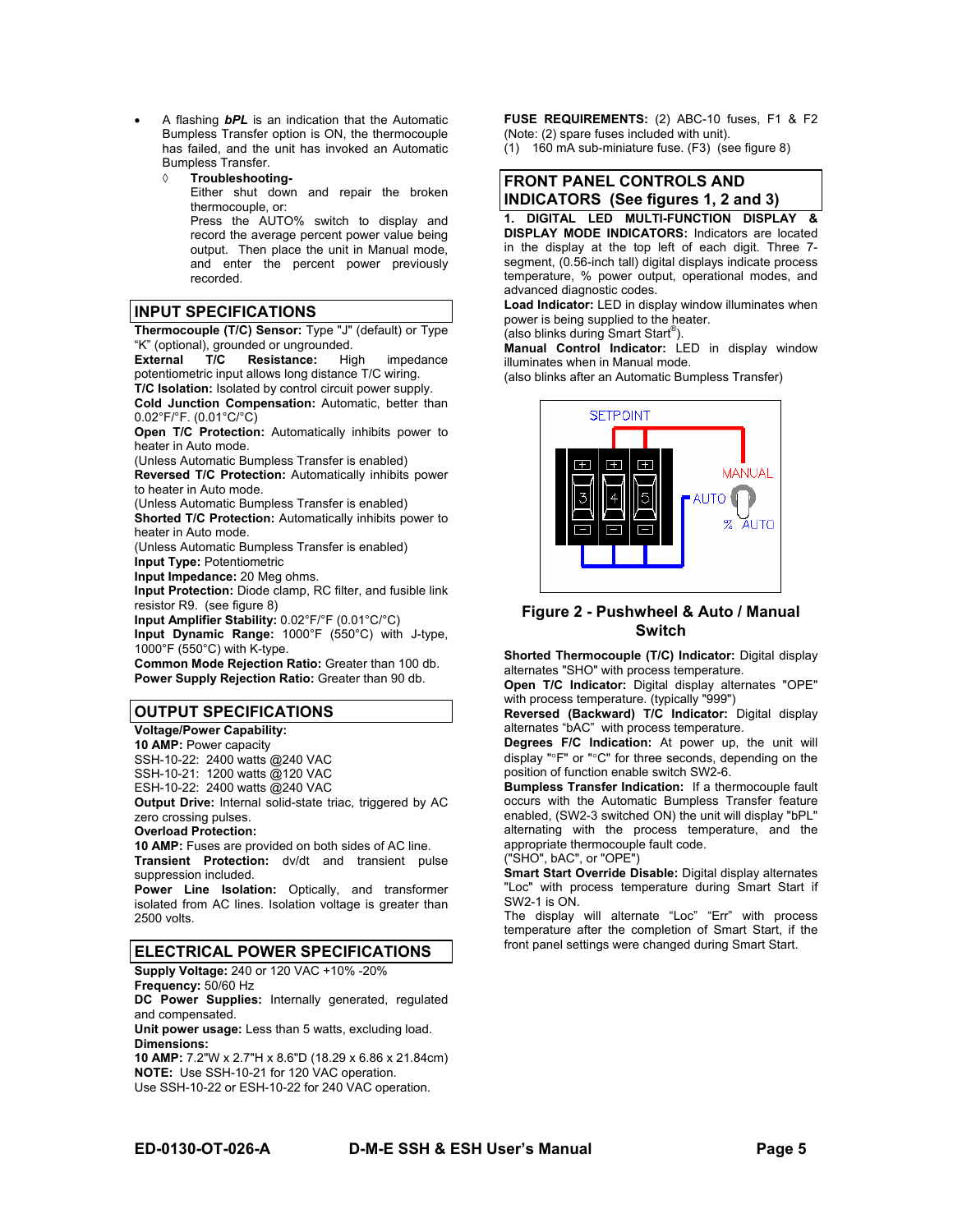

**Figure 3 – Front Panel Controls**

**2. TEMPERATURE DEVIATION LIGHTS:** Indicate amount of deviation from setpoint temperature. An outer light blinks when extreme over or under temperature condition (+/- 40°F) exists.

**Temperature Deviation Indicators:** Five separate LED's: +/-20°F/11°C=(Red), +/-10°F/5°C=(Yellow), 0°F/0°C=(Green)

**3. SETPOINT / % POWER ADJUSTMENT:** Three-digit pushwheel adjusts setpoint (Auto), or % power (Manual). **Auto Setpoint Control Range:** 0 to 999°F, 0 to 537°C. Resolution: 1°F (1°C)

**Manual (% Power) Control:** Right two digits of threedigit pushwheel.

**Manual (% Power) Control Range:** 0 to 99%.

**4. AUTO / MANUAL / % AUTO SWITCH:** Toggle switch, selects Auto, (setpoint temp.) or Manual (% power) control modes.

Lower momentary position displays the percent power output in Auto mode, or percent power Automatic Bumpless Transfer value in the case of a thermocouple fault.

**5. POWER ON/OFF SWITCH:** Controls AC power to unit. 16 amp rocker switch, UL, CSA, VDE approved.

#### **TEMPERATURE MODE °F/°C**

To operate the SSH or ESH units in the °F (degrees Fahrenheit) mode, place switch SW2-6 in the OFF position. To operate the SSH or ESH units in the °C (degrees Centigrade) mode, place switch SW2-6 in the ON position. (see figures 4 and 8) The mode of operation is displayed on startup as either "°F" or "°C".

#### **AUTOMATIC BUMPLESS TRANSFER**

"Automatic Bumpless Transfer" is defined as a thermocouple failure causing the unit to automatically switch into manual percent power mode, if the unit has learned an average percent power. (The SSH or ESH requires approximately 10 minutes of stable temperature control to learn an average percent power) To enable Automatic Bumpless Transfer, place switch SW2-3 in the ON position. To disable the Automatic Bumpless Transfer option, place switch SW2-3 in the OFF position. If disabled, the power output will be inhibited after a thermocouple fault occurs. The user will then have to place the unit in Manual mode to gain control of the output power.

With an Automatic Bumpless Transfer active, the unit will also enter an alarm state. The display will alternate between "bPL" ("bumpless"), the diagnostic code for the thermocouple fault, and the process temperature. To clear the alarm, push the AUTO% switch to view the average percent power being used, place the unit in Manual mode and enter that percent power.

With Automatic Bumpless disabled, the unit will still learn the average percent power, but the user must press the

AUTO% switch, and record the average percent power prior to a thermocouple failure. Upon a thermocouple fault, the unit will inhibit output power, and will enter an alarm state. The appropriate diagnostic code will alternate in the display with the process temperature. The user must then place the unit in Manual mode and enter the recorded percent power. This action will clear the alarm.

#### **"LIGHTS OUT" FEATURE**

The unit can be programmed to shut off the digital LED display during stable Auto mode operation.

To enable this option, set switch SW2-2 to ON. After the unit achieves stable operation about setpoint for 10 minutes, the digital LED display will turn off. Only the green deviation LED will be on.

The display will turn back on automatically should an alarm condition occur, if any of the front panel switch settings are changed, or if the process temperature deviates more than +/-10 °F in temperature.

It is recommended that the AUTO% switch be used to temporarily restore the display manually. The display will then turn off again after five minutes of stable operation about setpoint in Auto mode.

#### **SMART START OVERRIDE DISABLE**

This SSH and ESH units incorporate an option to override the Smart Start feature in Auto mode by toggling the Auto/Manual switch to Manual and then back to Auto. By setting switch SW2-1 to ON, this override can now be disabled. With switch SW2-1 set to ON, the unit will display "Loc" alternating with the process temperature during Smart Start. All front panel switch changes will be ignored during Smart Start. If the user changes any of the front panel settings during Smart Start, the unit will continue to display "Loc" to indicate that the front panel is still "locked out". After Smart Start is complete, the unit will check for front panel settings changes, and then display "Loc" "Err" alternating with the process temperature if any changes have occurred. Output power will still be active.

If the unit is operating in Auto mode with a process temperature above 212°F, (100°C) the user must turn the unit off, and change the settings back to their initial positions, then turn the unit back on. The unit will resume controlling to the selected setpoint. If the process temperature is below 212°F, (100°C) the unit will restart Smart Start.

If the unit is operating in Manual mode, turn the unit off, and change the settings back to their initial positions, then turn the unit back on. The unit will restart the Smart Start process.

Setting switch SW2-1 to ON also activates a new Smart Start feature in Manual mode. With SW2-1 ON, a unit in Manual mode will ramp from zero percent to setpoint percent power over a 4-1/2 minute period, thus mimicking Smart Start in Auto mode. "Loc" will be displayed in this mode also. "Loc" "Err" will also be displayed afterward, if the user attempts changes to the front panel settings.

#### **GAIN ADJUSTMENT**

Setting switch SW2-7 to on selects the normal PID gain which works with most loads. Setting SW2-7 to off cuts the gain whish allows the controller to better control small heaters and ungrounded thermocouples.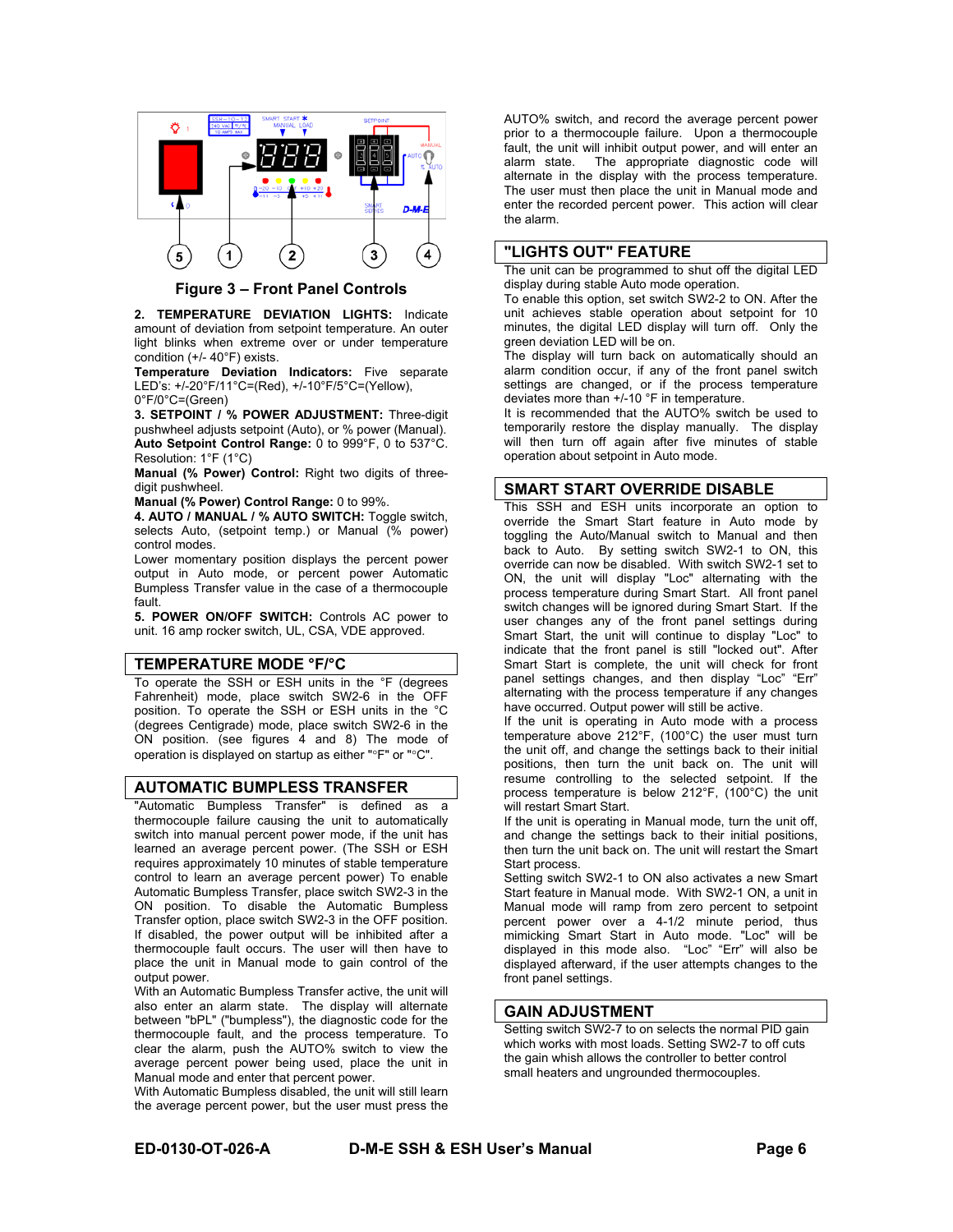#### **FUNCTION ENABLE SWITCHES**

| <b>SW2-1</b> Smart Start (SS) Override Disable |
|------------------------------------------------|
| <b>SW2-2</b> Lights Out Enable                 |
| SW2-3 Auto Bumpless Enable                     |
| SW2-4 SHO Long                                 |
| SW2-5 SHO Disable                              |
| $SW2-6$ Deq F/C (C=ON)                         |
| SW2-7 Fast Load PID (OFF), Normal PID (ON)     |
|                                                |



**Figure 4 – Dip Switch Locations**

### **DESENSITIZING "SHO"**

Shorted Input override, SHO, is defined as a condition when the thermocouple is shorted and the unit does not detect a rising temperature that corresponds to the output power being delivered. If the temperature rise does not change at a rate of more than 2 °F in 90 seconds, this is interpreted as a Shorted Input.

Sometimes a 2-degree rise in 90 seconds is too sensitive. If this is the case, the unit can be desensitized to this situation, or the diagnostic can be totally shut off. Switch SW2-4 ("SHO Long") changes the sensitivity to 3 degrees in 255 seconds. Switch SW2-5 ("SHO Disable") turns this diagnostic totally off. It is highly recommended that normal sensitivity be tried first. It should be sufficient for all nozzles and most manifolds. Large hot runner manifolds and molds may require desensitization. The SHO Disable feature should only be considered as a final resort.

#### **REAR PANEL (See figure 5)**

The rear panel has several items of interest to the user. First, the line cord is international and has 3 colors of wires; these should be wired as follows: Blue (line L1), Brown (line L2), and Green/Yellow (earth ground). Second, the unit has 2 fuse-holders, each has an ABC10 fuse installed. To access the fuse, disconnect power, insert a screwdriver into the plastic fuse holder slot, press inward slightly and turn counter-clockwise. Third, the power/thermocouple connector is mounted on

the rear panel. (See figure 6 for wire connections) ONLY ABC 10





#### **WIRING THE LOAD**

Wiring the unit is simple. Remove the side screw on the mating connector, (included with the unit), and remove the insert from the hood shell. Then pull the wires through the rear side of the connector hood shell and attach them as shown below by securing each wire in the proper hole and turning the screw to tighten. Common mistakes in wiring can cause severe unit malfunctions. Please exercise caution when wiring the connector to the heating element and thermocouple. The ESH and SSH wiring diagrams are shown below.



**Figure 6 - Connector Wiring Diagrams** 

#### **K TYPE THERMOCOUPLE SELECT**

The SSH/ESH units can be converted for a K type thermocouple input by re-configuring the thermocouple type select jumpers. (see figures 7 and 8) Remove jumpers J5 and J6, and install jumpers J7, J8, and J21 for a K type thermocouple input. After converting the T/C to K type, or back to a J type, the module will require re-calibration.

#### **CALIBRATION PROCEDURE – J OR K TYPE T/C (See figure 7 and 8)**

1. Power the unit on, and wait 10-15 minutes for it to warm up.

2. Attach a thermocouple simulator (I.E. Omega model #CL25) to the thermocouple inputs and set the simulation temperature to 200°F (93°C) for J- type T/C. (400°F (205°C) for K-type T/C)

3. Adjust the ZERO trimpot, R14, to read 200°F (93°C) on the display for J-type T/C.

(400°F (205°C) for K-type T/C)

4. Set the simulation temperature to 800°F (427°C) for Jtype T/C. (650°F (344°C) for K-type T/C)

5. Adjust the GAIN trimpot, R24, to read 800°F (427°C) on the display for J-type T/C.

(650°F (344°C) for K-type T/C)

6. Repeat steps 2 through 5 until no further trimpot adjustment is needed.

7. Turn power off and remove the thermocouple simulator.

#### **Figure 7 - Calibration Potentiometers**

**RETURN POLICY**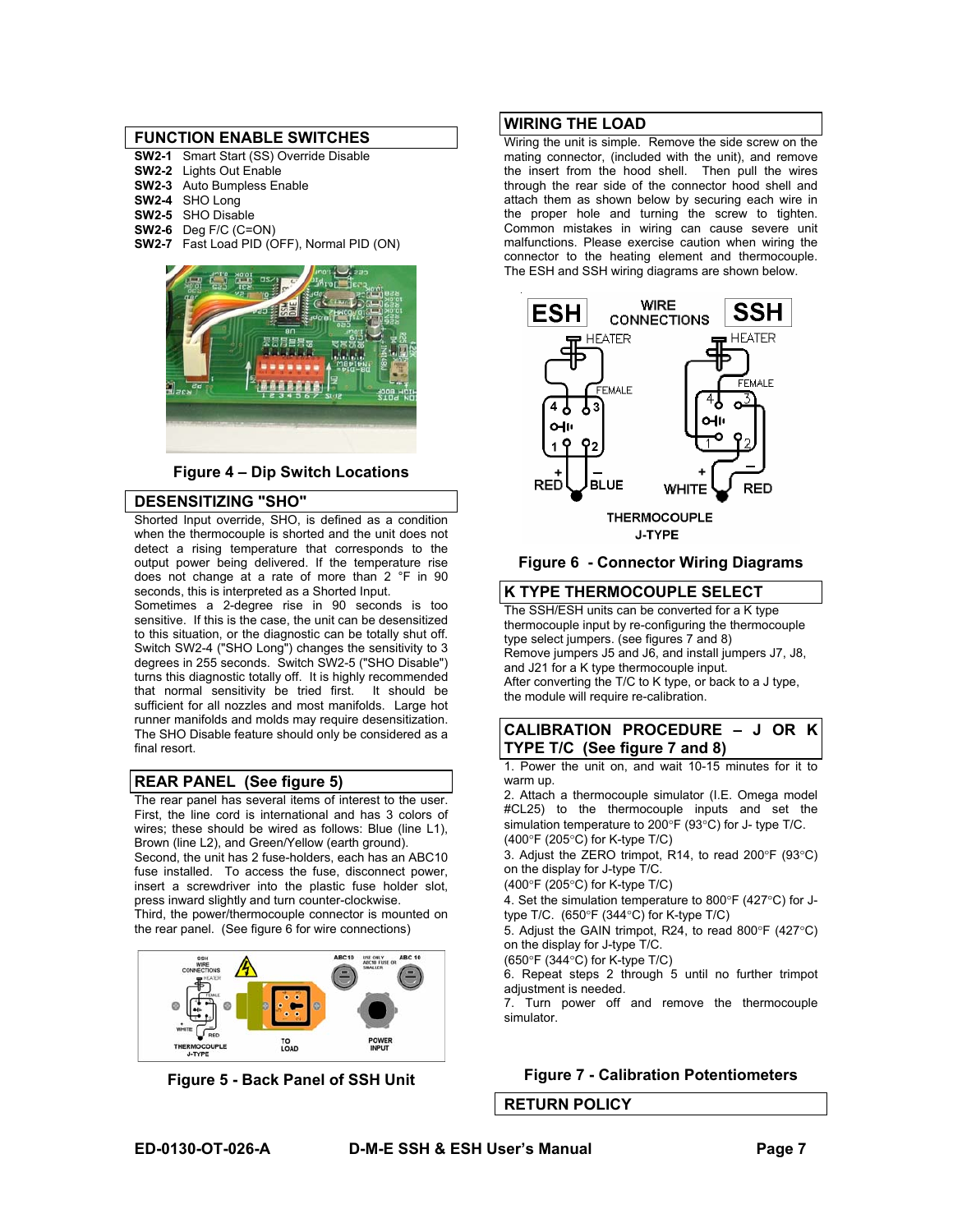

The D-M-E<sup>®</sup> SSH<sup>®</sup> and ESH units are warranted for 3year parts and labor, excluding fuses and triac. Contact D-M-E Customer Service for return authorization for repairs, or warranties. Replacement parts are also available through the Customer Service Department.

#### **D-M-E Customer Service**

| In U.S., West Coast: | 1-323-263-9261 |
|----------------------|----------------|
| Elsewhere in U.S.:   | 1-800-626-6653 |
| In Canada:           | 1-905-677-6370 |

#### **SERVICE CENTER U.S.A.**

D-M-E WORLD HEADQUARTERS 29111 STEPHENSON HIGHWAY MADISON HEIGHTS, MICHIGAN 48071 TELEFAX: (248) 398-6174

SSH<sup>®</sup>, ESH, G-Series<sup>®</sup>, Smart Series<sup>®</sup>, Smart Start<sup>®</sup>, and D-M-E<sup>®</sup> are all registered trademarks of D-M-E Company.

### **REPLACEMENT PARTS LIST**

| To meet warranty requirements, use only DME®<br>parts. |                   |  |  |
|--------------------------------------------------------|-------------------|--|--|
| F1, F2, Fuse, 15 Amp, 250 Volt, ABC10                  | ABC <sub>10</sub> |  |  |
| The use of lower amperage fuses for                    |                   |  |  |
| increased protection is recommended.                   |                   |  |  |
| Power Rocker Switch, 16 Amp, 250 VAC                   | <b>RPM0008</b>    |  |  |
| T1, Transformer, 240/120 Volt                          | RPM0009           |  |  |
| U5. Triac Driver                                       | RPM0010           |  |  |
| R9, Flameproof Fusible link resistor                   | RPM0050           |  |  |
| <b>WARNING! DO NOT SUBSTITUTE</b>                      |                   |  |  |
| Setpoint pushwheel switch assembly, on                 | <b>RPM0053</b>    |  |  |
| front panel.                                           |                   |  |  |
| Q1, Triac, 40 Amp, 800 Volt                            | <b>RPM0054</b>    |  |  |
| SW3, 3 position switch on front panel                  | <b>RPM0056</b>    |  |  |
| F3, Fuse, 160 mA, 250 V, Sub-miniature                 | <b>RPM0090</b>    |  |  |
| U8, Microprocessor, Pre-programmed,                    | <b>SSM0003</b>    |  |  |
| (DME proprietary software)                             |                   |  |  |

**NOTE:** If the microprocessor chip (replacement part number SSM0003) is replaced the unit will require recalibration.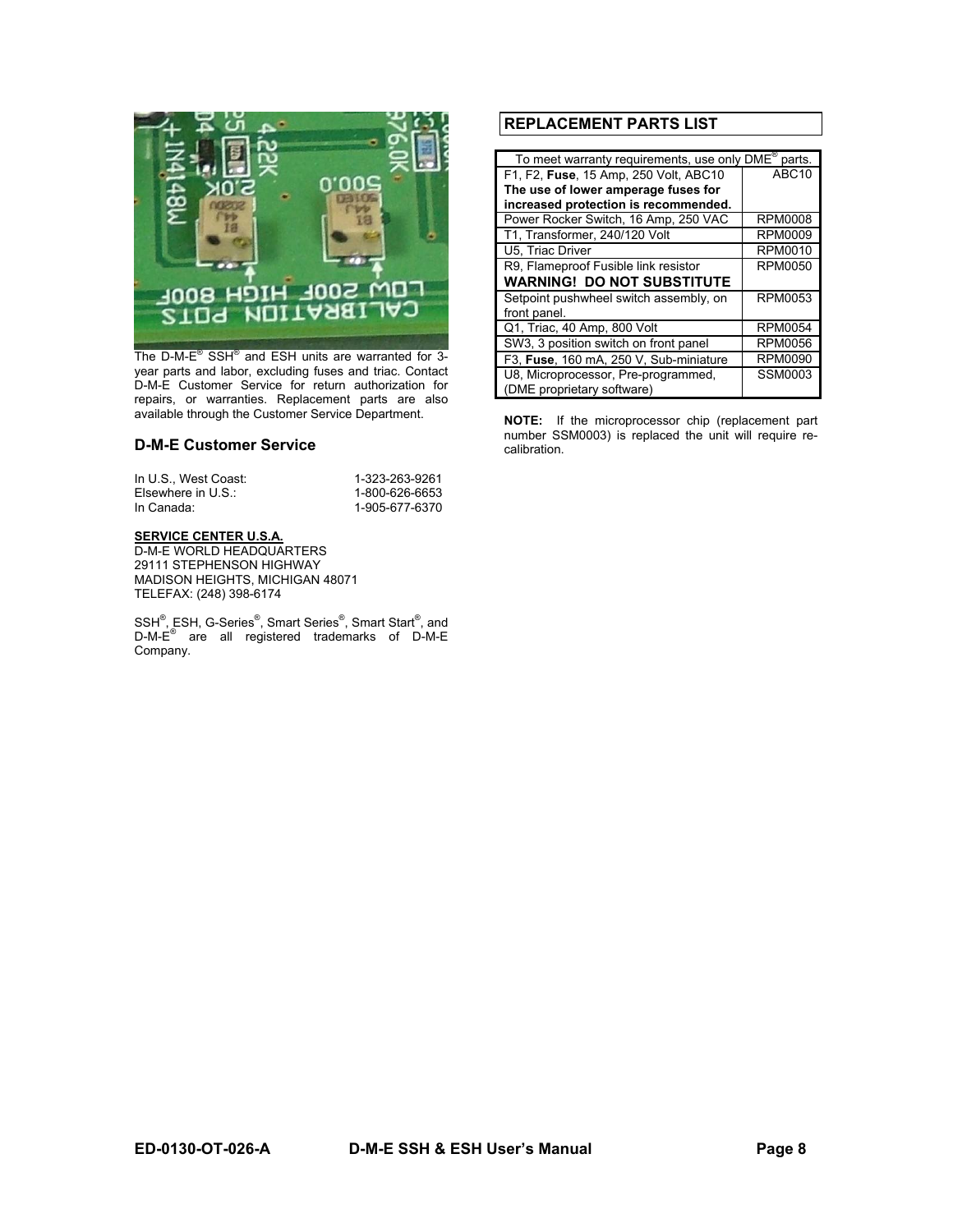

**Figure 8 - Main Printed Circuit Board**